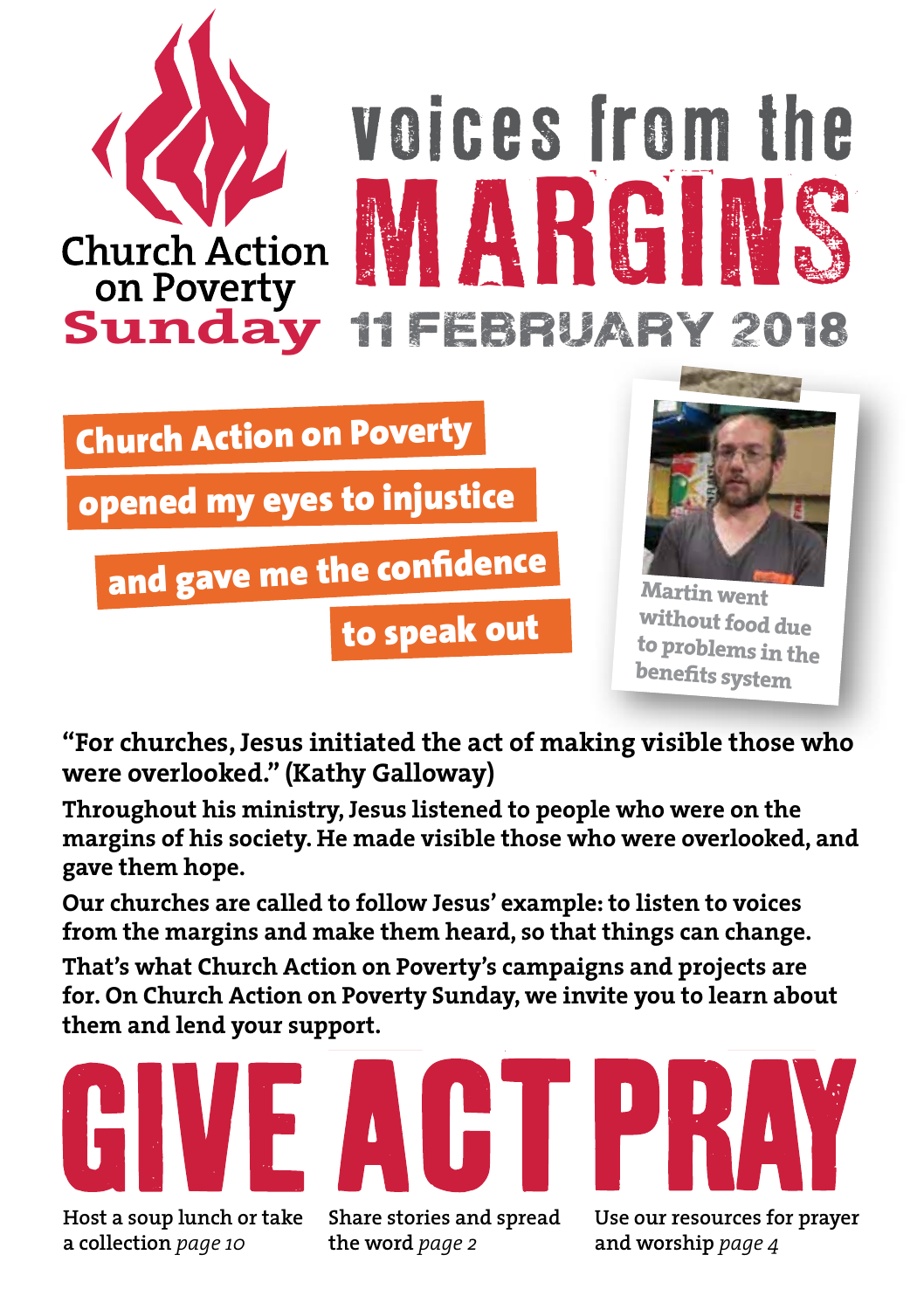# tell a story

**Church Action on Poverty Sunday is about celebrating the hope that we can create when we listen to people on the margins. We want to show churches how they really do make a difference when they support Church Action on Poverty. At your soup lunch or service, please include time to tell a story and share that vision.** 

# Church Action on Poverty

opened my eyes to injustice

## and gave me the confidence

### to speak out



**Martin went without food due to problems in the benefits system**

The easiest way to do this to **play one of our 'Voices from the Margins' video clips**, in which

people marginalised by poverty talk about their experiences, what needs to be done to tackle poverty, and how Church Action on Poverty worked with them to make a difference. You can stream or download videos from www.church-poverty.org.uk/sunday.

If you don't have the technology to play a video, you could...

- **Preach from the margins.** Invite someone who has experienced poverty, or someone who works in a social action project, to speak at your service – or to preach the sermon. You could even follow the example of Revd Derek Rigby (opposite), who used a disguise to challenge his congregation to pay more attention to people on the margins.
- **Invite a speaker.** If we have one available, Church Action on Poverty is always happy to send a volunteer or staff member to talk about our work. Just call Liam on 0161 872 9294 to enquire.

However you tell the story, it is crucial to make the congregation understand how their donations will make a difference:

**Your gifts will enable people who are marginalised by poverty to speak out, make their voices heard, and work alongside churches to strengthen communities and build a fairer world.**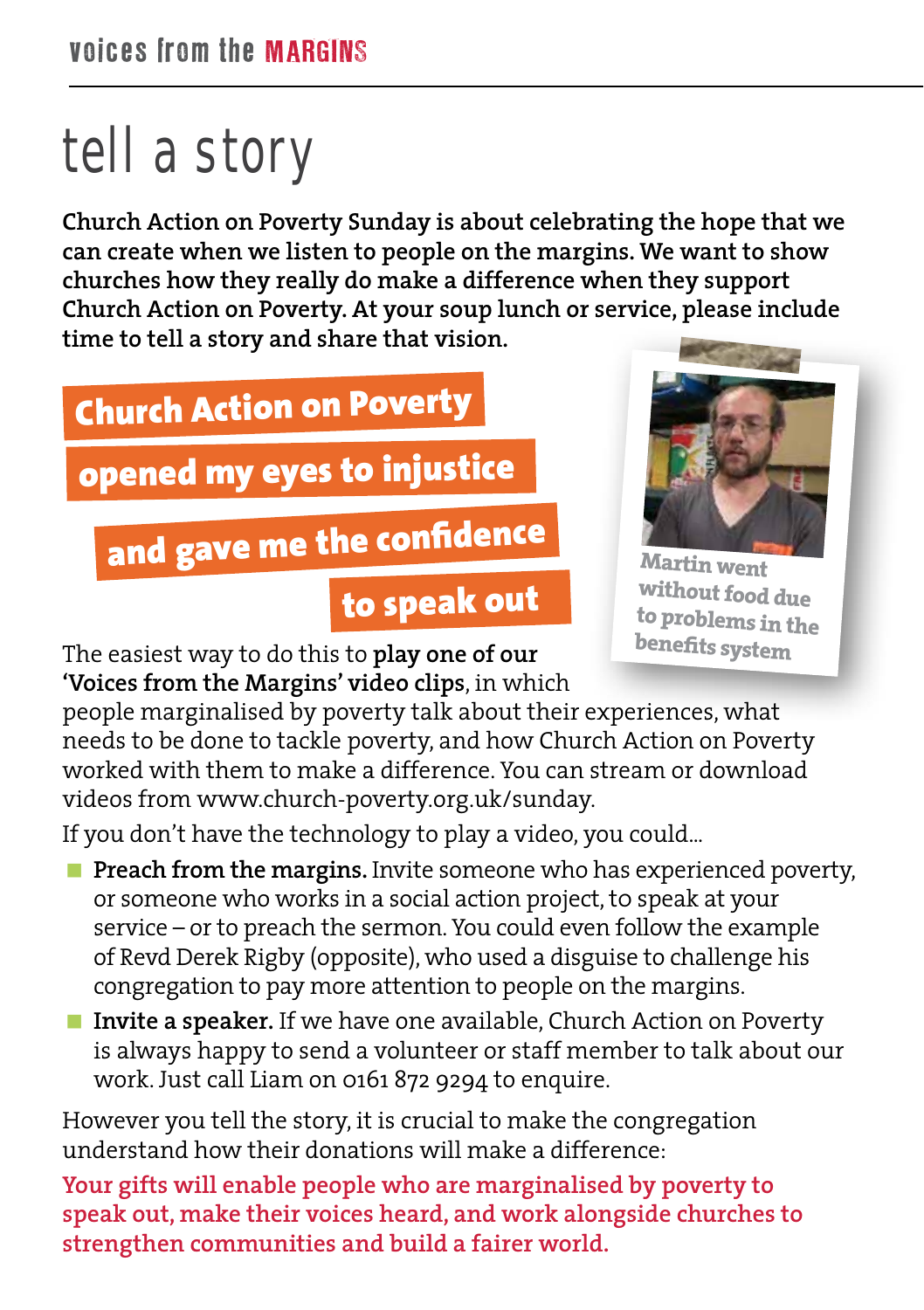

was 'a nice thing to do' for years. Then I lost

my nice middle-class job and slid into poverty,

mental chaos, homelessness. Please, please

work hard to bring hope back to us again,

### in the name of Jesus, friend of the poor

**'John' (not his real name) is a supporter of Church Action on Poverty**



**In 2008, Revd Derek Rigby, the leader of Trinity Methodist Church in Prestatyn, let his beard grow for three days, put on a wig, dirtied himself up, drew tattoos on his arms and put on lager-soaked clothes. He then sat in the porch to his church as the congregation arrived for a Sunday service and settled on a pew in the church, drinking from a can of beer.**

**None of the congregation spoke to him. He then took off his wig to reveal his identity, before delivering a sermon. He said: "It was interesting to see the reaction from people – I was totally ignored.'"**

## Get out of your church and listen to people. To serve them, from the point of view of

the gospel, you need to

see the reality they're living



**Dick Johnson is an industrial chaplain and a member of Church Action on Poverty**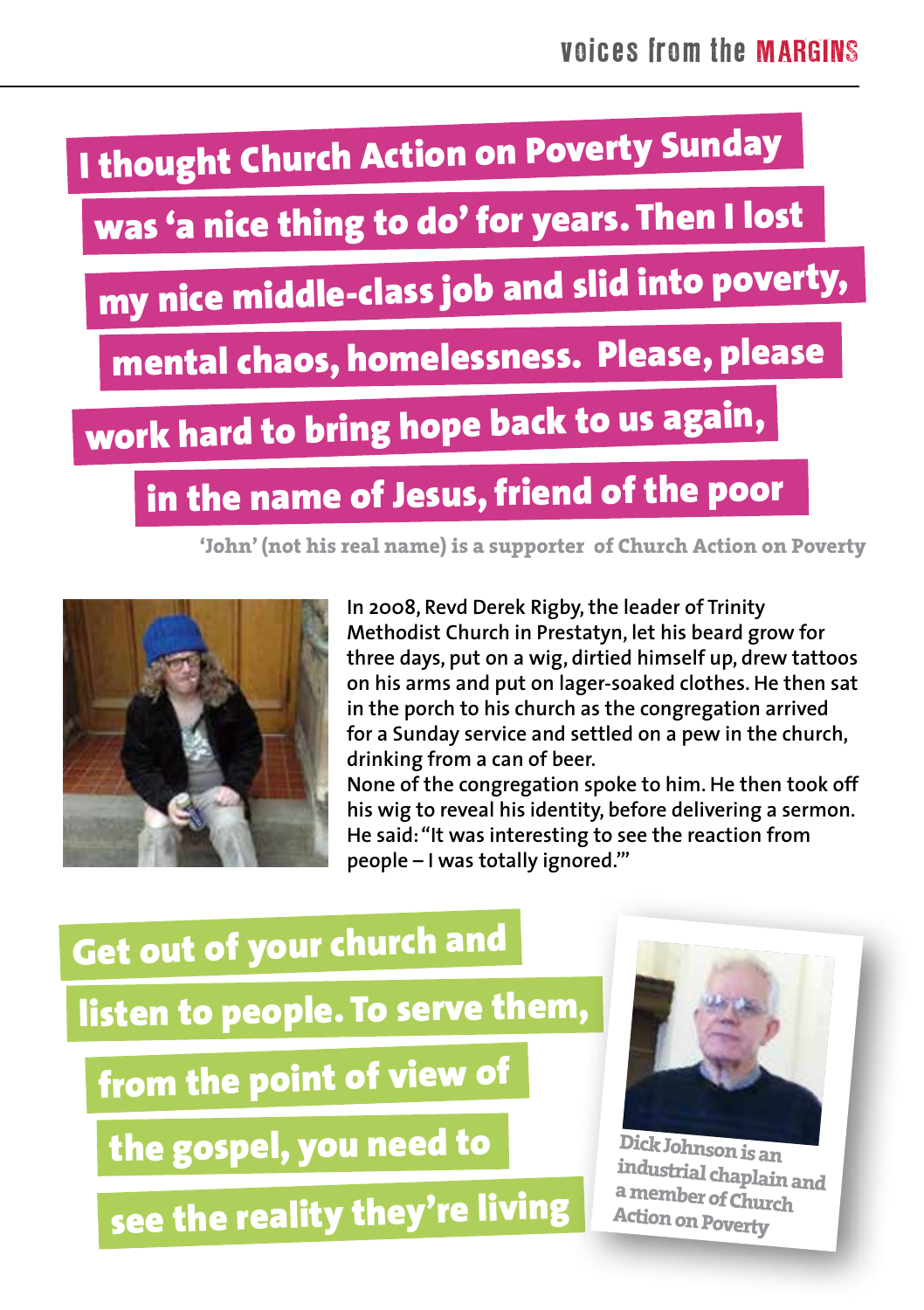# pray

Lord Jesus, you say that when someone gives food to the hungry, when someone gives a drink to the thirsty, when someone welcomes a stranger, when someone clothes the poor, when someone cares for the sick and when someone visits a prisoner, they are really doing it for you. Enable us, with the wealth of our society, to do these things, but help us first to listen to the voices of those we desire to assist and to welcome, those who are on the margins, because, in their strength and love and endurance, they are your voice, your words for us today. Lord Jesus, we pray in your name. Amen *(Revd Nick Jowett, Church Action on Poverty in Sheffield)*

This is our special prayer for Church Action on Poverty Sunday. Use it, and you will be praying for people on the margins together with hundreds of other congregations and individuals around the UK.

We have prayer cards available, with the prayer and other information about Church Action on Poverty. Please distribute the cards and ask people to join in prayer on 11 February. You could hand out cards at church services, food banks, and anywhere else where churches are working alongside people on the margins.

If you need more prayer cards, please contact 0161 872 9294 or info@church-poverty.org.uk.

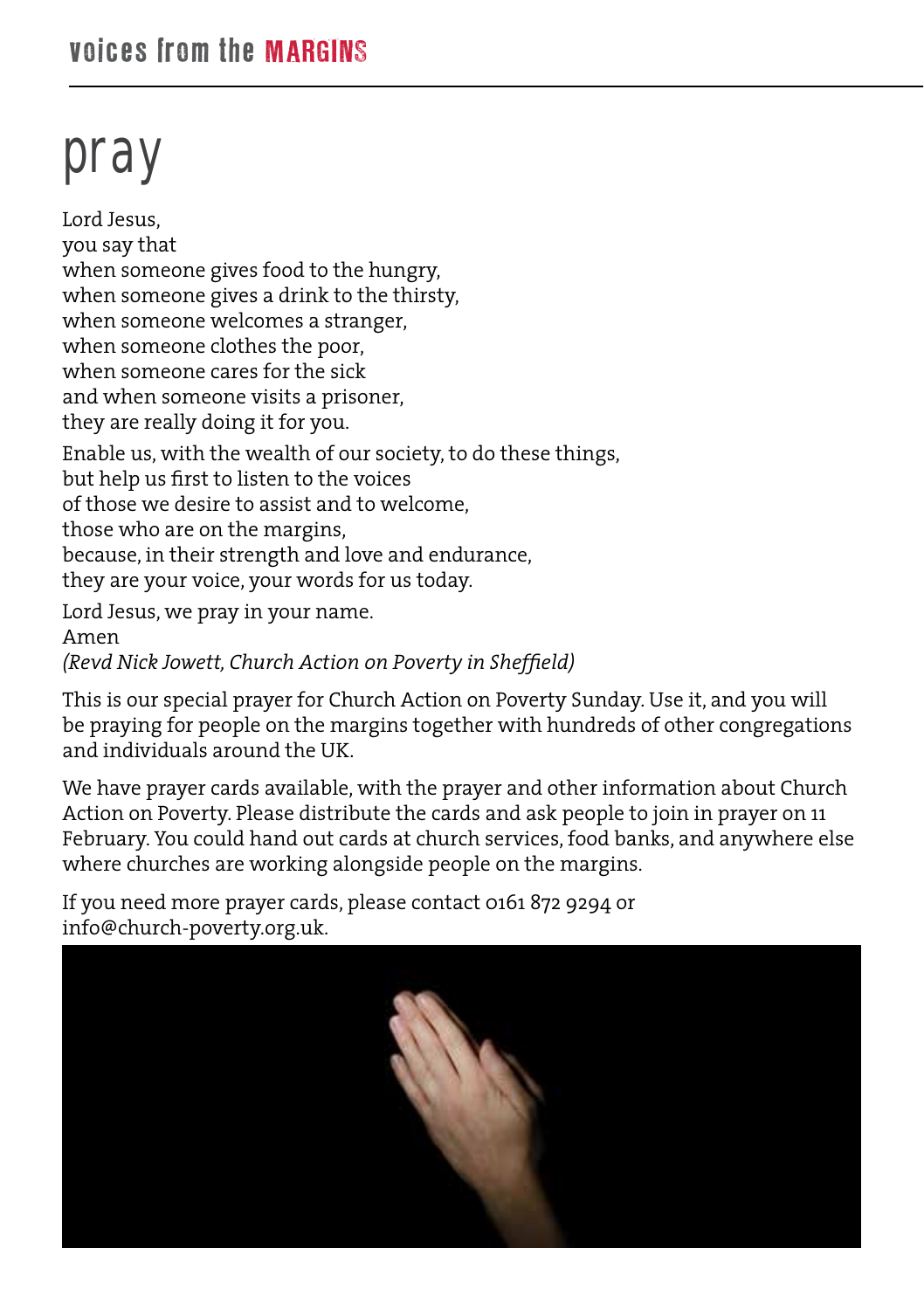# worship

**Use this collection of prayers, Bible readings and creative activities to get people thinking about Jesus' ministry with people on the margins – and how our churches are called to follow that example.**

**There is enough material here to organise a whole church service around the theme if you wish. If that's not possible in your church, just pick and choose whatever ideas work for you. You could also use the ideas in a house group or elsewhere.**

**Don't forget to include some stories about Church Action on Poverty's work (see page 2) and to take a collection or hold a soup lunch after your service (see page 10).**

#### **Non-liturgical worship**

The materials are organised so that they can be used as part of a traditional liturgical service. If your church's style of worship is less liturgical, we encourage you to use whichever of the materials is most suited to your approach. You might be particularly interested in using our multimedia resources (see page 2). You could also draw on this list of suggested topics for *ex tempore* prayer:

- **Pray that your church may listen more attentively to the cry of the poor**
- $\blacksquare$  Pray that people in poverty may feel welcome and valued in your church
- **Pray that people in poverty may play a full role in the life of your church**
- **Pray that the church may genuinely stand alongside the poorest and most** vulnerable people in society
- **Pray that the church may allow itself to be changed and challenged by people on** the margins of society
- **Pray that God may help your church to listen better to voices from the margins**

#### **Intercessions**

Lord Jesus Christ, you and the Father are one.

#### **Amen**

May your anger at injustice be alive in us.

#### **Amen**

May your love and wisdom, shown to humanity, find solutions that work for the poor.

#### **Amen**

May your compassion inspire us to put those solutions into practice.

#### **Amen**

And may all our work be not in our own strength,

but in the power of the Holy Spirit.

#### **Amen. Lord, your will is good.**

*By Hazel Palmer*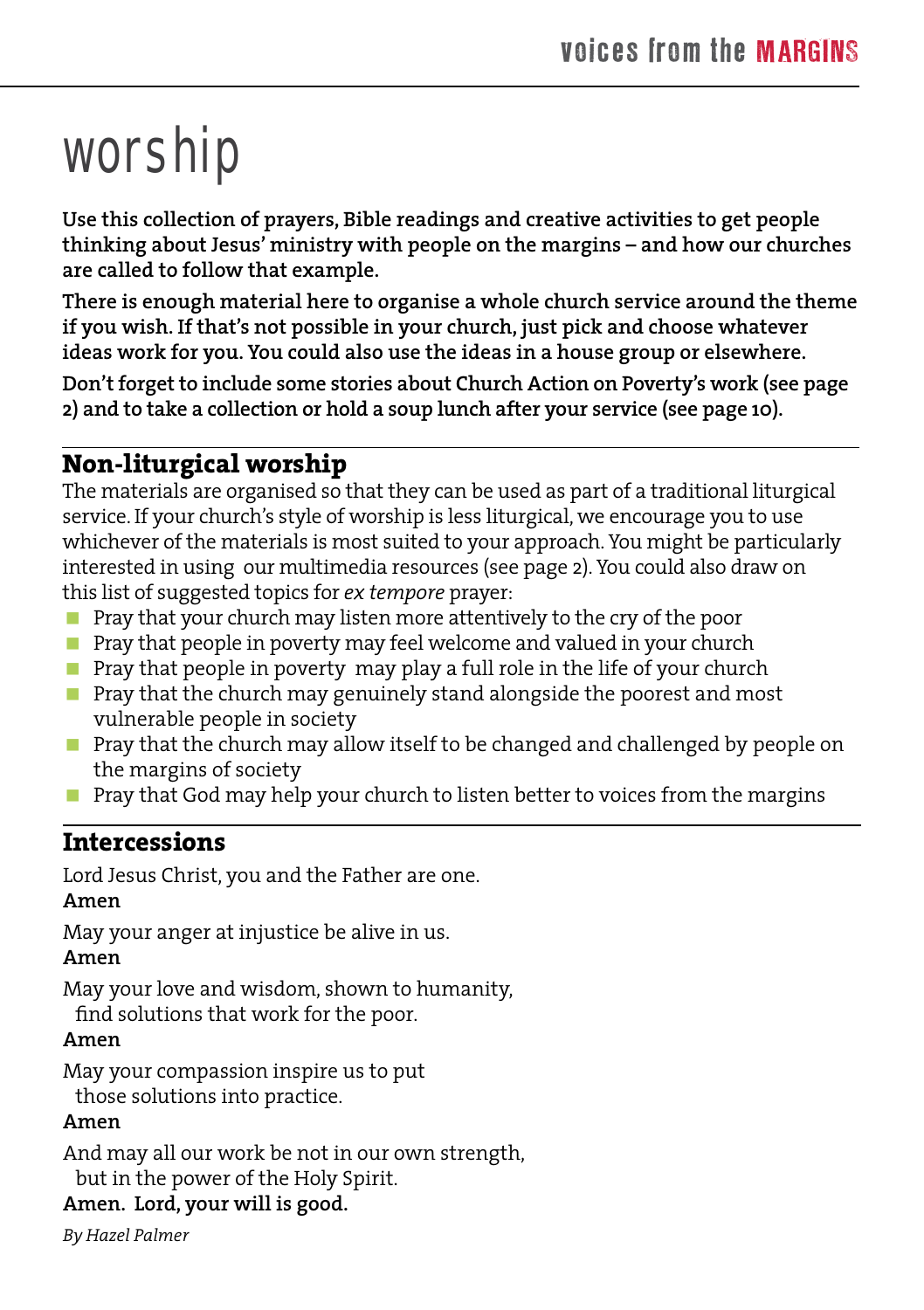#### **Share the word**

**Readings and preaching** Please use readings which tell of Jesus' ministry on the margins. If you can find a dramatic way to present the story, it will have more impact. Challenge the congregation to think about how the church can follow Jesus' example. Who are the people on the margins today? How can we reach out and be open as Jesus did? Here are some suitable Gospel readings:

- Matthew 15:21-28 or Mark 7:24–30 (the Canaanite or Syro-Phoenician woman – see on the right for a dramatised retelling)
- $\blacksquare$  Mark 1:40–45 (the healing of the lepers)
- **Mark 5:25–34 (the** woman with a haemorrhage)
- John  $8:1-11$  (the woman caught in adultery)
- Mark 12:41-44 (the widow's offering)
- Luke 19:1–10 (Zacchaeus the tax collector)

If your church uses a lectionary, you could include one of these readings in addition to the usual ones, or relate the lectionary readings to the theme of 'voices from the margins' in your sermon.

#### **The Canaanite woman**

**It was unusual, in the first place, to have a rabbi visit here. Rabbis didn't come here. This is where the sinners live, this is where the enemy lives. I didn't expect sympathy. But I had heard tales of a man of great power – who healed the sick, cured the lame and stilled the waves. I expected power. I was not expecting his followers to be sympathetic either. I was expecting exactly what I got: sidelong looks from pious people who don't want to hear a woman shouting. But one thing I had learned as the mother of a sick child was shouting. You learn to shout. You shout at those who wish her ill. You shout at those who would harm her. You shout at those who would drive her away. You shout for her right to be loved. You shout for her right to live. You shout for a cure. Then you whisper. You whisper gentle and quiet to her, to be heard above the loudness in her mind. So I was shouting with all that was in me that day. "Have mercy on me, Lord, Son of David; my daughter is tormented by a demon."**

**"Send her away," they said. We have heard "send her away" too many times for it to sting, only to bruise on an already hurt place deep inside.** 

**I heard him say "I was sent only to the lost sheep of the house of Israel." Fair enough, we weren't his responsibility, my daughter and I. But fierce love and fierce need brought me forward and I knelt before him. Then I saw his face. I saw his eyes, so full of compassion, so full of empathy. I knew that I was known to him. I knew my precious child was known to him. I knew he would help me. I knew I only had to ask. So I asked "Lord, help me," and I saw my answer in his face. The rest was theatre. History will tell this man's story and people will wonder if he wounded me with harsh words, but this man's power was from a loving heart; to hurt me was beyond him. He had a loving heart and a sharp mind. "It is not fair to take the children's food and throw it to the dogs." he said. I saw them nod and gave them a moment to admire his intellect. I held his gaze. I knew my line: "Yes, Lord, yet even the dogs eat the crumbs that fall from their master's table." I wanted to laugh, like anyone who has succumbed to the begging eyes of a faithful hound and fed it from their own plate. I saw my amusement echoed in his own face. Here was a man who loved to talk, debate, ask a good question and get a good answer.** 

**His hand raised me up. "Woman, great is your faith! Let it be done for you as you wish." It was done in that moment. I returned to my girl. Happy. Healthy. Whole.**

*©Marie Pattison, 2016 (first published in* Roots *magazine)*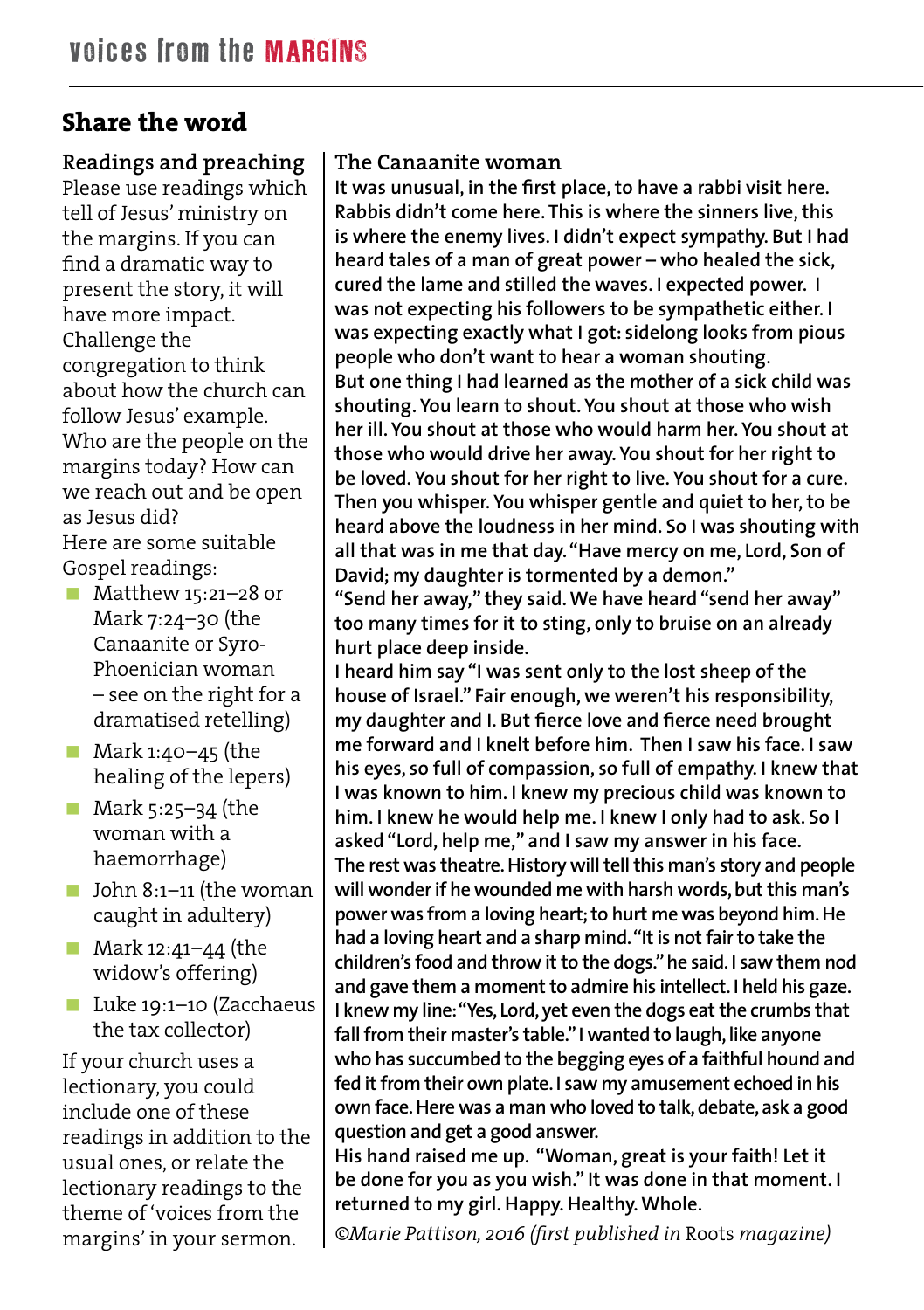#### **Respond to the word: take action**

The voices of people who are in poverty are not heard, and they often feel unable to influence decisions that affect them. When stories about poverty do appear in the media, they often promote negative stereotypes.

When you support Church Action on Poverty, you're helping to change that. We work with people in poverty to tell their stories, and with journalists to make sure their coverage is accurate and sensitive.

Just before Christmas, we worked with the *Northern Echo* (a regional newspaper in North East England) to put marginalised voices at the centre of their coverage. Could you mark Church Action on Poverty Sunday by inviting your own local paper to do something similar?

We'd like you to write to the editor of your local paper, and ask them to work with Church Action on Poverty on a similar feature in your region. You could invite members of the congregation to add their signatures to your letter as their active response to today's scripture readings and theme.

**Visit www.church-poverty.org.uk/sunday to get our action pack, with a template letter and everything else you need to take action.**

#### **A prayer for people on the margins**

Righteous God, You plead the cause Of the poor and unprotected. Fill us with holy rage When justice is delayed, And give us the persistence To require those rights that are denied; In your name's sake. Amen

*By Janet Morley, from* All Desires Known



#### **Children's activities**

If your service includes children's ministry or all-age worship, you could include some activities that help children and young people to think about how it feels to be left out – and how Jesus reached out to people on the edges.

We have prepared a separate set of activities to explore 'voices from the margins' and 'church of the poor' with children. You can download them at www. church-poverty .org.uk/ sunday – or call 0161 872 9294 and we'll send you a printed copy.

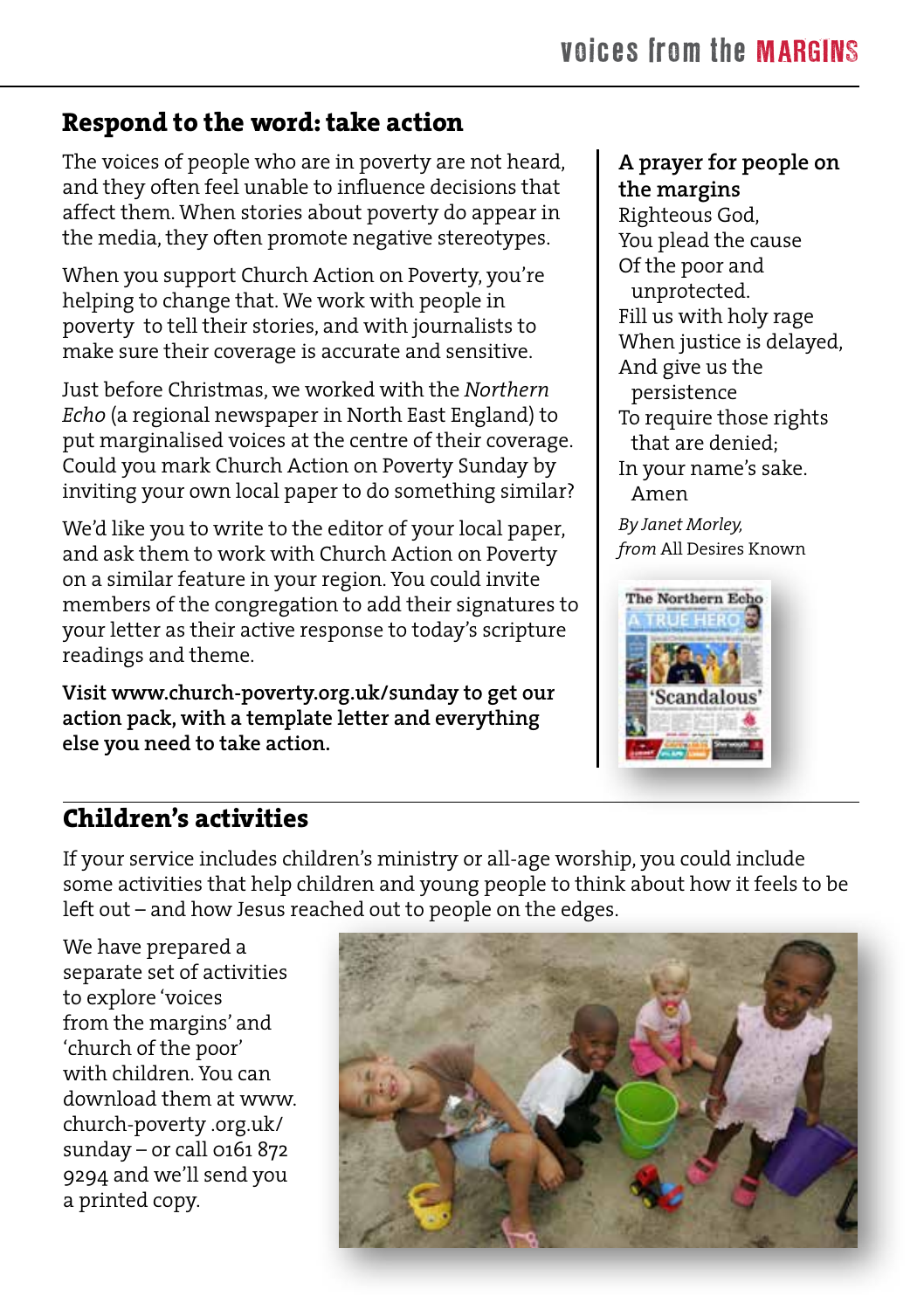#### **Hymns**

#### **Two hymns on the Syro-Phoenician woman**

*Tune: 88.88.88 meter, e.g. Abingdon or Melita*  You told us, Lord, in ancient law, to share with everyone in need, to welcome strangers at our door, honour the poor in word and deed. Can selfish humans be so kind? What power can make them change their mind?

But we deny the victims' rights, dismiss their sorrows out of hand. We see the migrants' deadly plight, yet welcome few into our land. Why are we humans so unkind? What makes it hard to change our mind?

A woman of Phoenician stock whose daughter had a mind possessed once turned to Christ in need and shock and was sent packing as a pest. Why were Christ's comrades so unkind? What would have made them change their mind?

And Jesus said that Jewish 'bread' should not be given to Gentile 'dogs'. What was his tone when this was said? Was humour in his dialogue? How could our Lord have been unkind? Surely he knew he'd change his mind.

The woman spoke, with sudden wit, of crumbs that fall, from table piled, for 'dogs' whose faces do not fit. Now Jesus smiled and healed her child. O God, you cannot be unkind: as human once, you changed your mind.

As human too, but not divine, we're tied to culture, language, space. Lord, give us Jesus' spirit fine, to care for all within our place. Stop us when we would be unkind; help us each time to change our mind.

*© Nick Jowett, Church Action on Poverty in Sheffield*

*Tune: Auld Lang Syne* Subversive speech recalls the time when Jesus changed his mind. A woman challenged pious words: religious, yet unkind. Her daughter was in need of help, they said she was possessed, yet Jesus turned his face away, her mother was distressed. He masked his fear with prejudice he justified with law, she challenged him with common sense which shamed him to the core. When crumbs of comfort are withheld crass judgments forged and made, they keep the poor in poverty, the hungry still afraid. And we too need to hear the word that brings us to our knees, that opens us to gracious love, that gives, affirms and frees. *By Andrew Pratt. © 2017 Stainer & Bell Ltd (please include any use on CCL Licence returns)*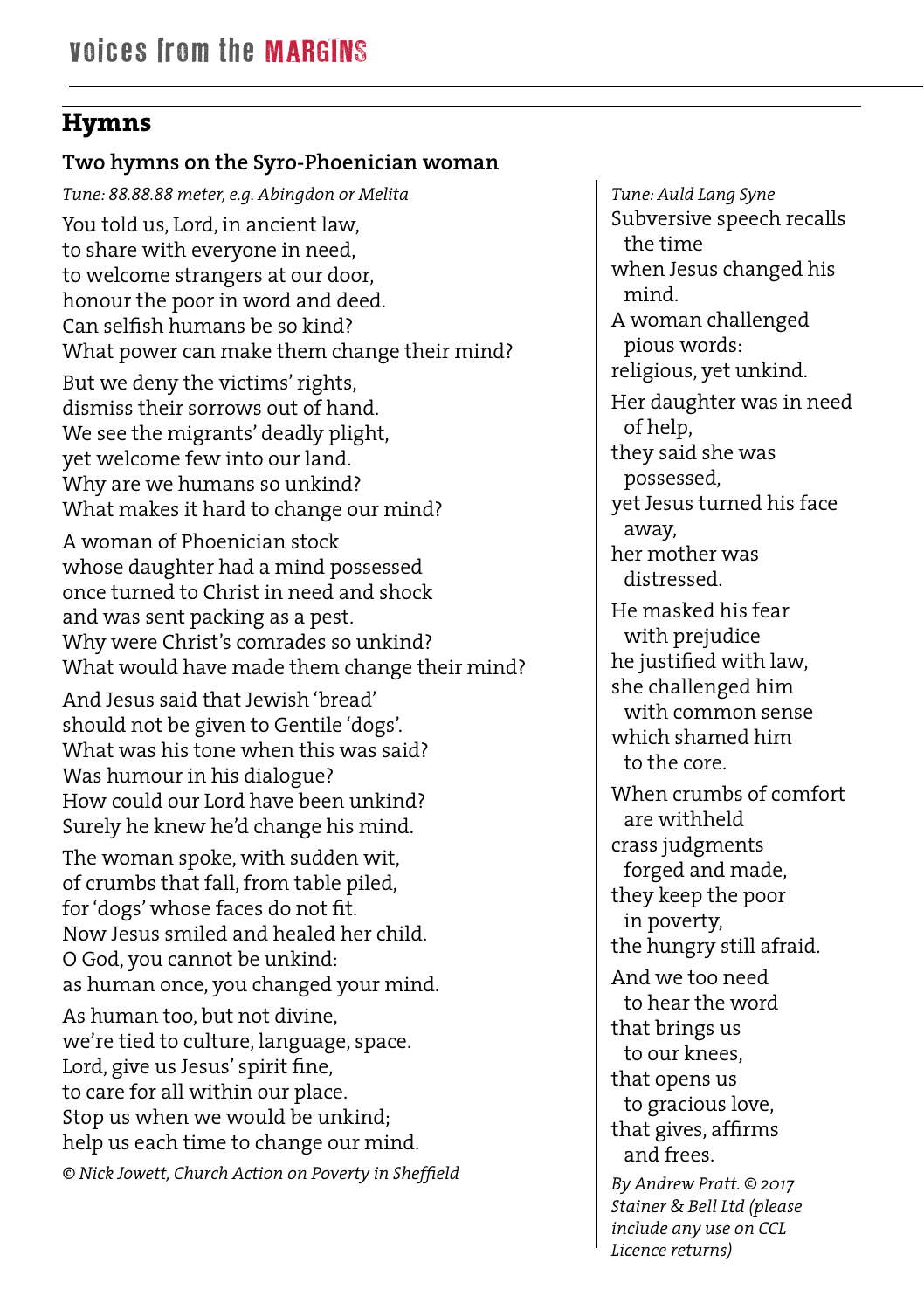#### **Though lords of this world**

*Tune: 10.10.11.11 meter, e.g. Paderborn or Hanover*  Though lords of this world use power to do wrong, a new order's dawned where weakness is strong. Where losers are winners, the end is rehearsed; the first will be last and the last will be first. Discover a King, whose love is so deep he saw his own crown as not his to keep. Yes, monarch is servant; the order's reversed: to imitate Jesus, our pride can't be first. We'll worship the King they plotted to shame and honour the poor the rich want to blame. We aim to turn tables where greed does its worst; in God's revolution, the poor will be first. The best schools won't count; all status must bow; You rank poor folk low, which God won't allow. In justice and sharing we should be well-versed; His grace is the answer, put faith in him first. Get ready for God; let self be denied. He listens to those who've toiled and who've cried. When Jesus returns, ends all hunger and thirst; no justice or sharing? The last will be first. *© Hazel Palmer 2017*

#### **Sending out A prayer for deprived communities**

Loving God, In our street, in our community, people go to food banks, are behind with the rent, are in debt. We go hungry, we're afraid of being homeless, there's so much we can't afford. **And when we talk about it, people often don't listen. We feel angry. So thank you, God, that you hear us.**

And thank you that the message of Jesus is good news.

Lord, change the hearts of people in power who don't seem to care. We remember, when God's people were suffering injustice, **they cried out to him and he answered:** "I have seen the misery of

my people and how they are being oppressed. I have heard them crying out and I have come down to rescue them." **Thank you for your promise, Lord. At the right time you will keep it. We trust you to bring about your salvation.**

And thank you for everything in our

community that's already good. For people, organisations and projects like [NAME SOME LOCAL EXAMPLES HERE] **and everyone who tries to make a difference.**

You are a great God, full of love and compassion. We worship you; we say out loud **that you – Father, Son and Holy Spirit - deserve all our praise. We thank you for all you've done and praise you for who you are. Amen**

*© Hazel Palmer, 2017*

#### **Other suggested hymns**

- 'Father, we have sinned in word, and deed and thought' by Stuart Townend and Keith Getty
- 'Give to our God immortal praise' by Isaac Watts
- 'Love inspired the anger' by Andrew E Pratt
- 'Sing we a song of high revolt' by Fred Kaan
- 'When I survey the wondrous cross' by Isaac Watts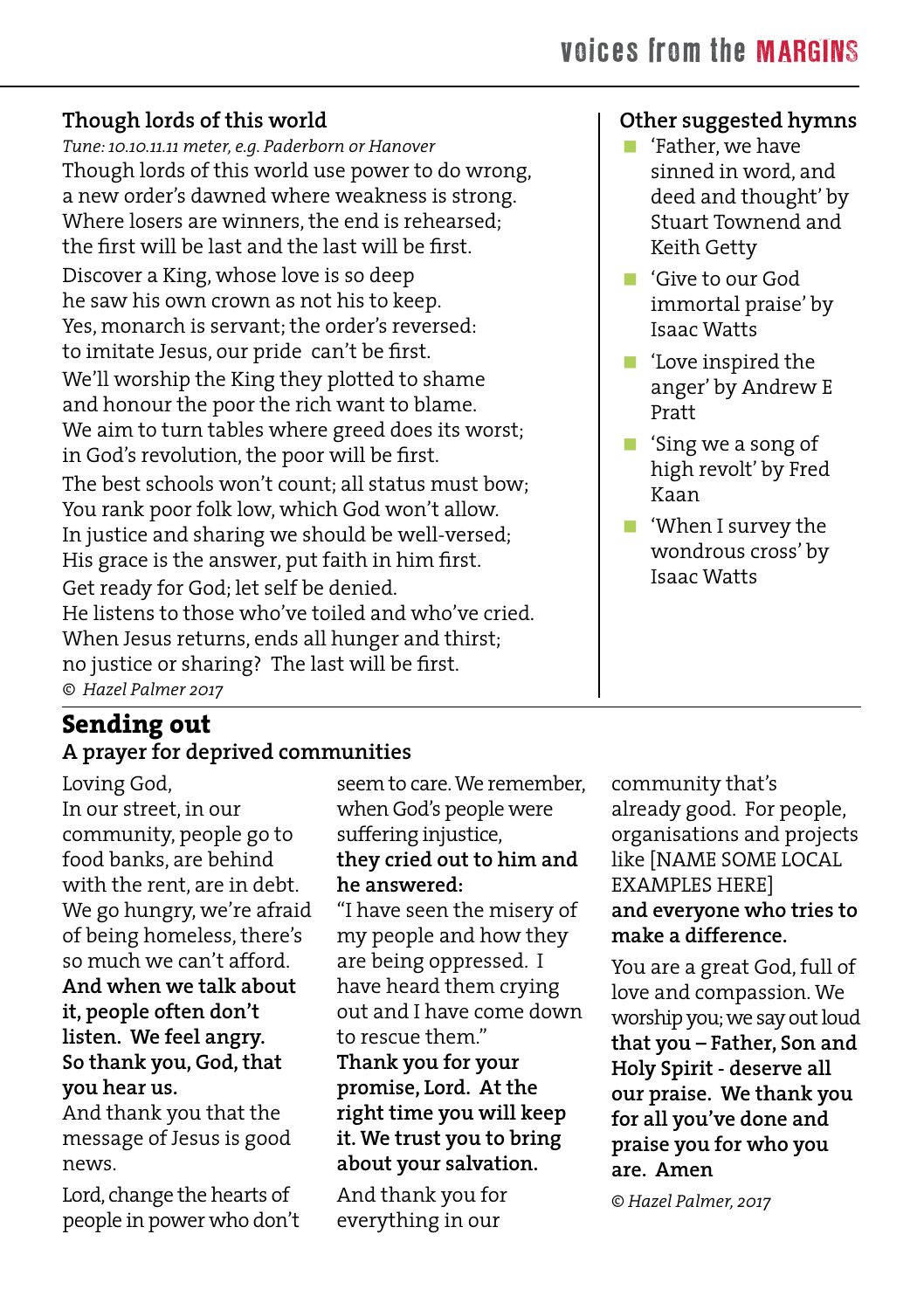# hold a soup lunch...

**A simple soup lunch is a great way to bring people together, raise money, and maybe listen to some voices from the margins.**

- **Choose a date.** You could hold a soup lunch on Church Action on Poverty Sunday itself, or any time during that week (or through Lent). If you choose the Sunday, why not use some of our prayers, resources and worship materials in your church service too? (See page 4.)
- **Invite people.** If your lunch takes place after a church service, this is easy. If it's a stand-alone event, you could send out emails, use social media, or make an announcement in your church newsletter.
- **Plan your meal.** You can get creative and make your own soup; just use simple pre-prepared bread and soup; or ask people to bring their own food. If you can, download and print our special **placemats** from www.church-poverty.org.uk/sunday, and lay one at each place. They will tell people about Church Action on Poverty's work with people on the margins, and allow them to make a Gift Aid declaration alongside their donation.
- **Tell a story.** Make sure your guests hear some voices from the margins, and understand how their donations to Church Action on Poverty will help make people heard. You could play one of our video clips if you have the equipment to do so (see page 2).
- **Raise as much money as you can!** Ask your guests for a donation per bowl of soup, but this should be entirely voluntary. You could even offer extras – bread rolls, croutons and soft drinks – for people who make an extra donation. Don't forget to ask each person to sign the Gift Aid declarations on their placemats, to make sure that every pound raised really does count.

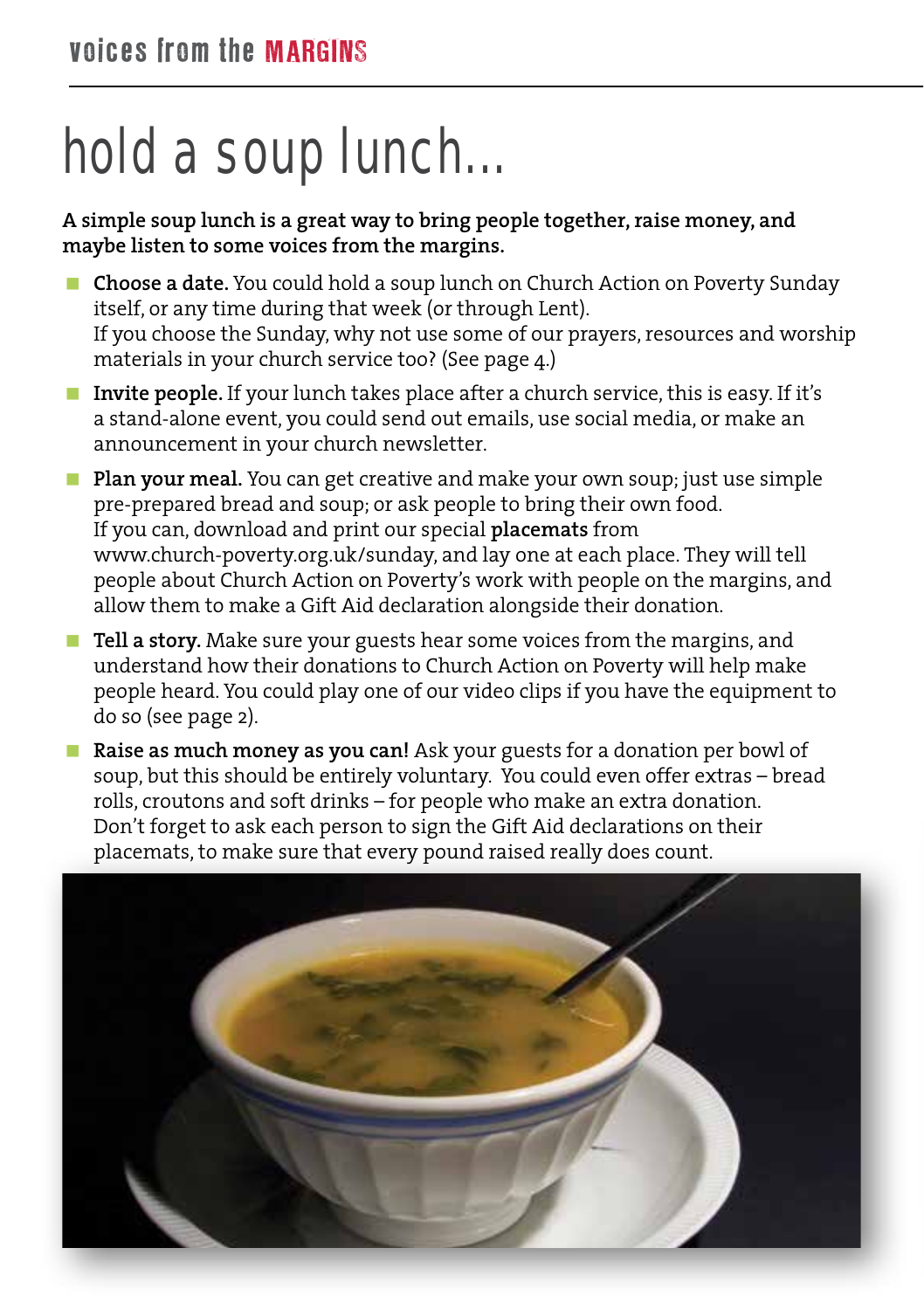# ... or give in other ways

**Don't have time to organise a soup lunch? An even simpler way to raise funds to make voices heard is simply to donate the proceeds of a collection taken during a church service.**

- Use our **prayers and worship materials** (see page 4) to get people thinking about Jesus' ministry with marginalised people in your service on 11 February.
- If you can, **show one of our videos or invite a speaker** (see page 2) to tell the congregation about the difference they are making by supporting Church Action on Poverty.
- $\blacksquare$  As well as taking your collection, make sure every member of the congregation receives one of our **prayer cards**. The cards include the Church Action on Poverty Sunday prayer (see page 4) for them to use in their own meditations, and details of how they can give online or take action in other ways. You should have received some prayer cards with this booklet – just call 0161 872 9294 if you need more!



#### **How to donate**

You can donate the proceeds of your event by card or PayPal at www.church-poverty.org.uk/sunday/give.

Or make out a cheque for the full amount from your collection, payable to Church Action on Poverty, and post it to:

**Freepost RTTY–JGEE–JJEZ, Church Action on Poverty, 28 Sandpiper Court, Water's Edge Business Park, Modwen Road, Salford M5 3EZ.**

Be sure to include any signed Gift Aid declarations along with your cheque.